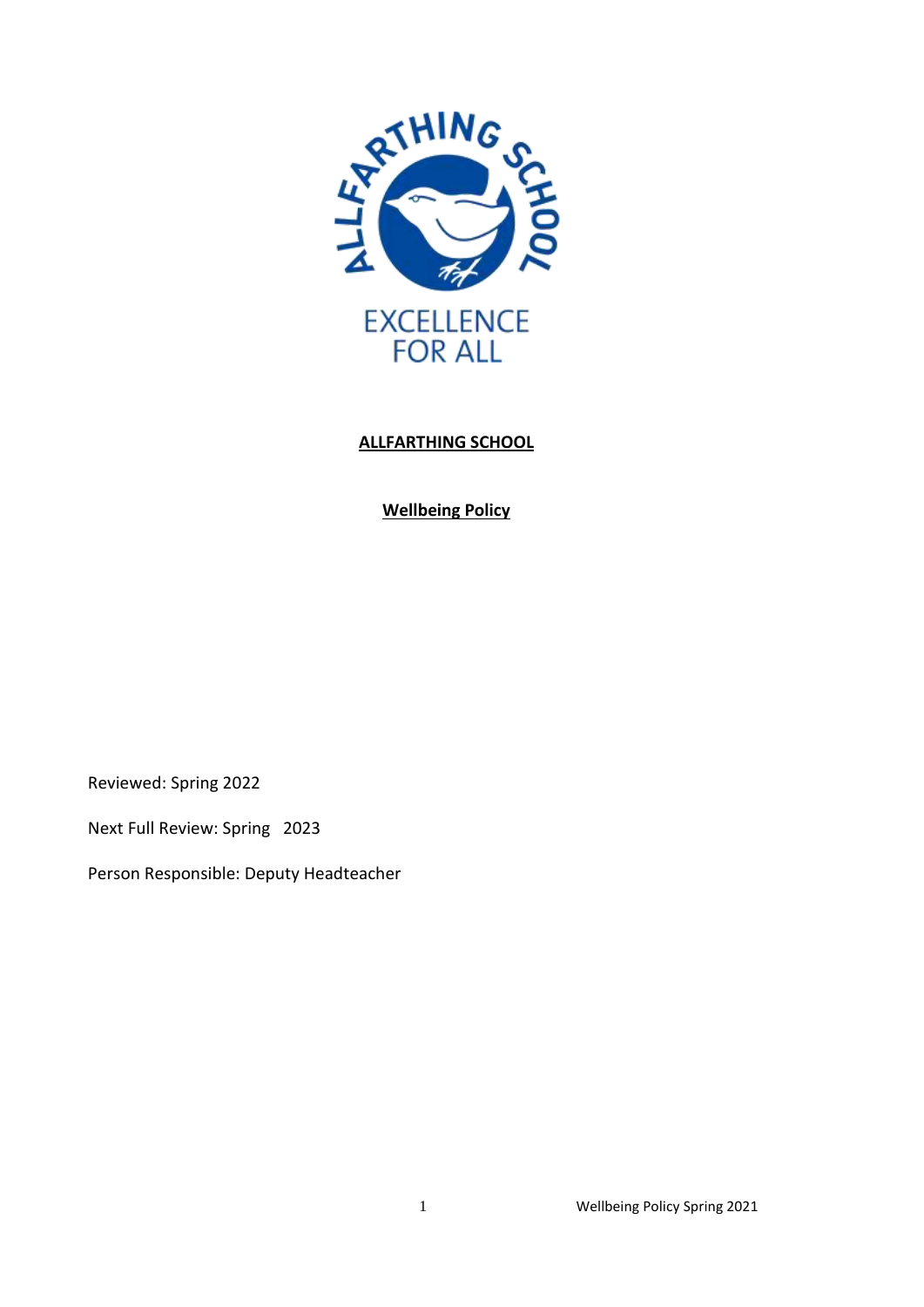# **Contents**

|  | 3 |
|--|---|
|  | 3 |
|  | 3 |
|  | 4 |
|  | 4 |
|  | 5 |
|  | 5 |
|  | 5 |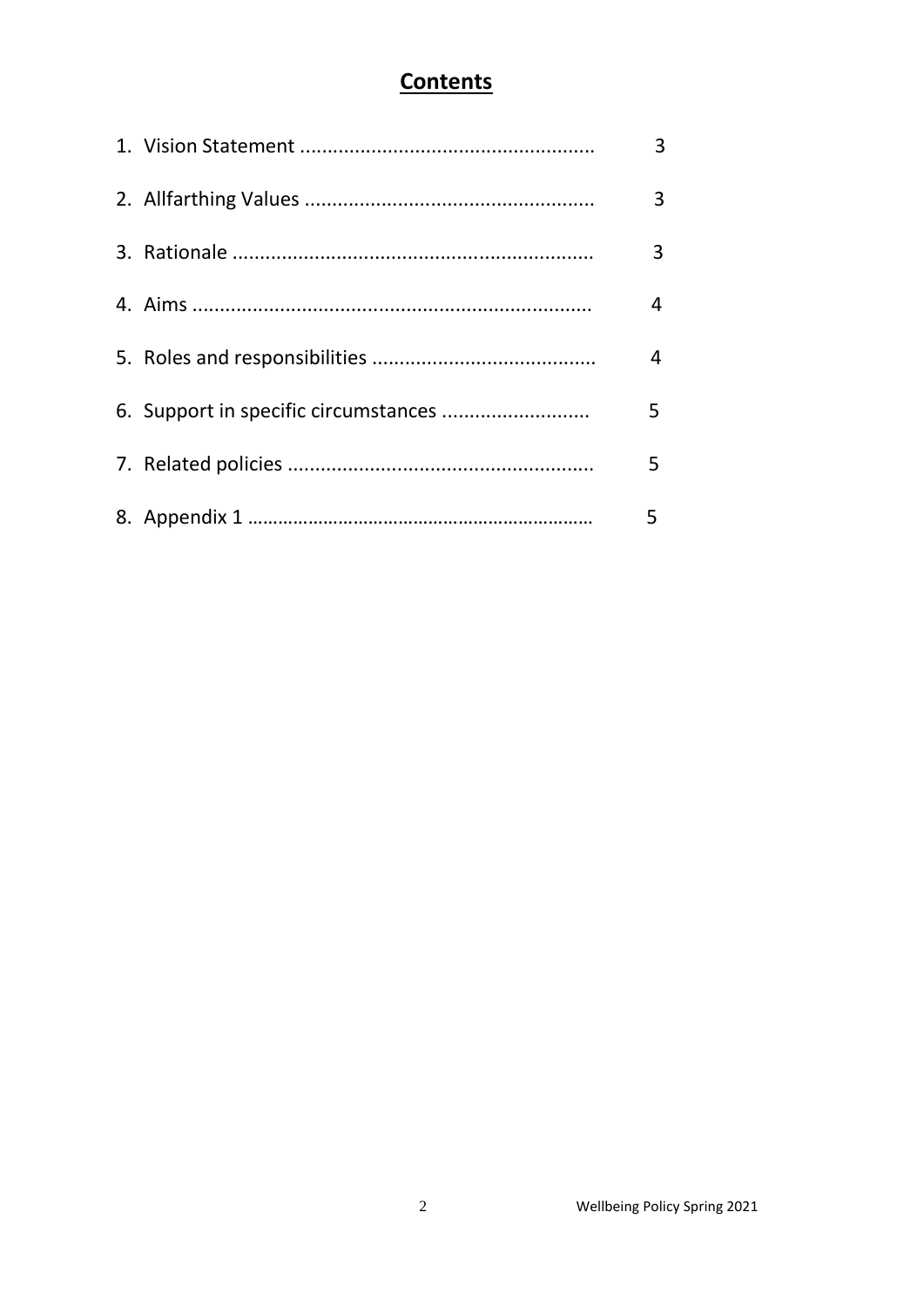# 1. Wellbeing Vision Statement

At Allfarthing we focus on the whole child by putting wellbeing, resilience and mental health at the centre of our work with our pupils, staff and community. We aim for children to engage and participate all aspects of school life, allow them thrive within the school environment and develop empathy and understanding of our local community. We also recognise the link between wellbeing and academic progress and endeavour for every child to meet their full potential.

# 2. Allfarthing Values

Allfarthing is a school where:

- Everyone feels included and respected
- Expectations are high with pride in our achievements and those of others
- Health and happiness are nurtured
- A love of learning is encouraged as we are always striving to improve

#### 3. Rationale

At Allfarthing Primary School, we recognise that our staff are our most important resource and are valued, supported and encouraged to develop personally and professionally within a caring, purposeful learning community.

We recognise that there is a direct correlation between the wellbeing of our staff and the wellbeing of our pupils, and that the culture and ethos of a school are determined by the extent to which staff work towards a shared vision.

We believe that it is essential that all staff feel part of a valued team, have the opportunity to express their views and are supported to manage their workload within a culture that supports a healthy work-life balance.

This purpose of this policy is to ensure that we embrace the many school practices that support staff health and wellbeing, to minimise the harmful effects of stress and ensure that there is cohesion in working towards health and wellbeing for all staff. It outlines some of the ways in which we commit to maintaining staff wellbeing and it recognises that each individual member of staff and their circumstances are different but provides an overview of the basis on which everyone can contribute, and expect to be treated.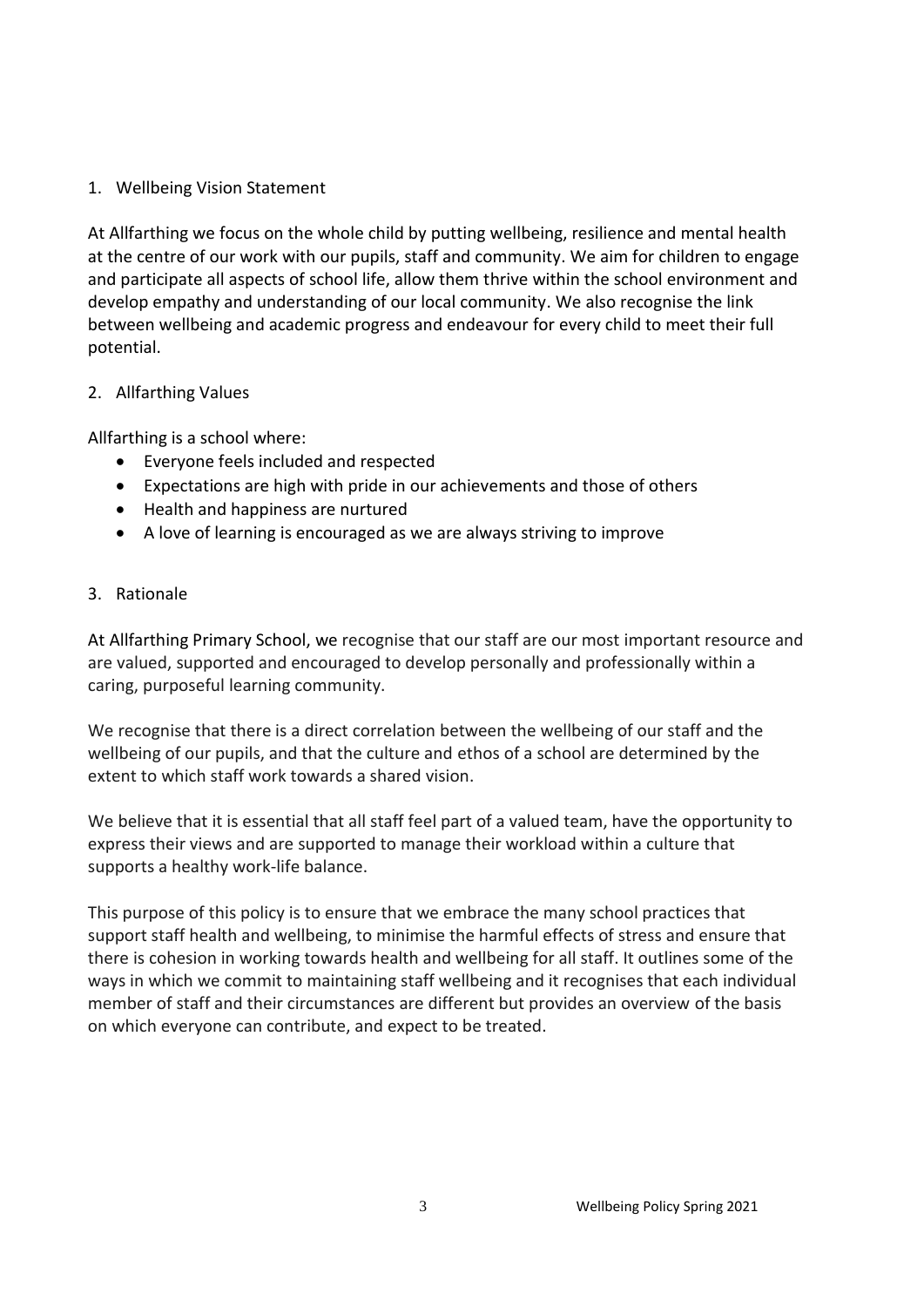4. Aims

### **We aim to ensure that our school:**

- supports staff mental health and wellbeing
- minimises stress
- helps staff to keep a healthy work-life balance
- ensures staff feel valued
- recognises and promotes the importance of a happy team
- involves staff in decision making
- takes account of equality implications
- Provide opportunities for staff professional development
- 5. Roles and responsibilities

The senior leadership team (SLT), governing body and school staff will work towards an ethos where everyone is valued, where respect, empathy and honesty are the cornerstones of all school relationships and where health and wellbeing are held central to school practice. We expect all staff to show respect and empathy for each other, and to treat confidential information sensitively and according to school policy.

# **The governing body is responsible for:**

- fulfilling its duty of care as an employer
- monitoring the workload of the headteacher
- receiving any concerns from members of staff
- ensuring that the resources are in place to keep staff workload at healthy levels
- reviewing this policy in conjunction with the headteacher
- considering how its own members are treated and valued
- ensuring that demands are not placed on individual members of staff that interfere unfairly with their work-life balance
- operating a sensitive performance management policy
- ensuring that other school policies and procedures take account of staff wellbeing
- overseeing that change management is operated in a fair and reasonable way.

# **The headteacher is responsible for**:

- providing personal and professional development such as team building, management of change, stress management, assertiveness, communication
- providing a non-judgemental and confidential support system such as coaching, mentoring and pastoral support for staff
- monitoring the workload of members of staff and being alert to signs of stress
- listening to the views of members of staff and providing a range of strategies for involving staff in school decision making processes
- ensuring that the efforts and successes of staff are acknowledged and celebrated
- acting as gatekeeper and prioritising reforms and innovations
- ensuring that staff are equipped with the right training to do the job confidently
- ensuring that staff feel valued and that time is set aside for them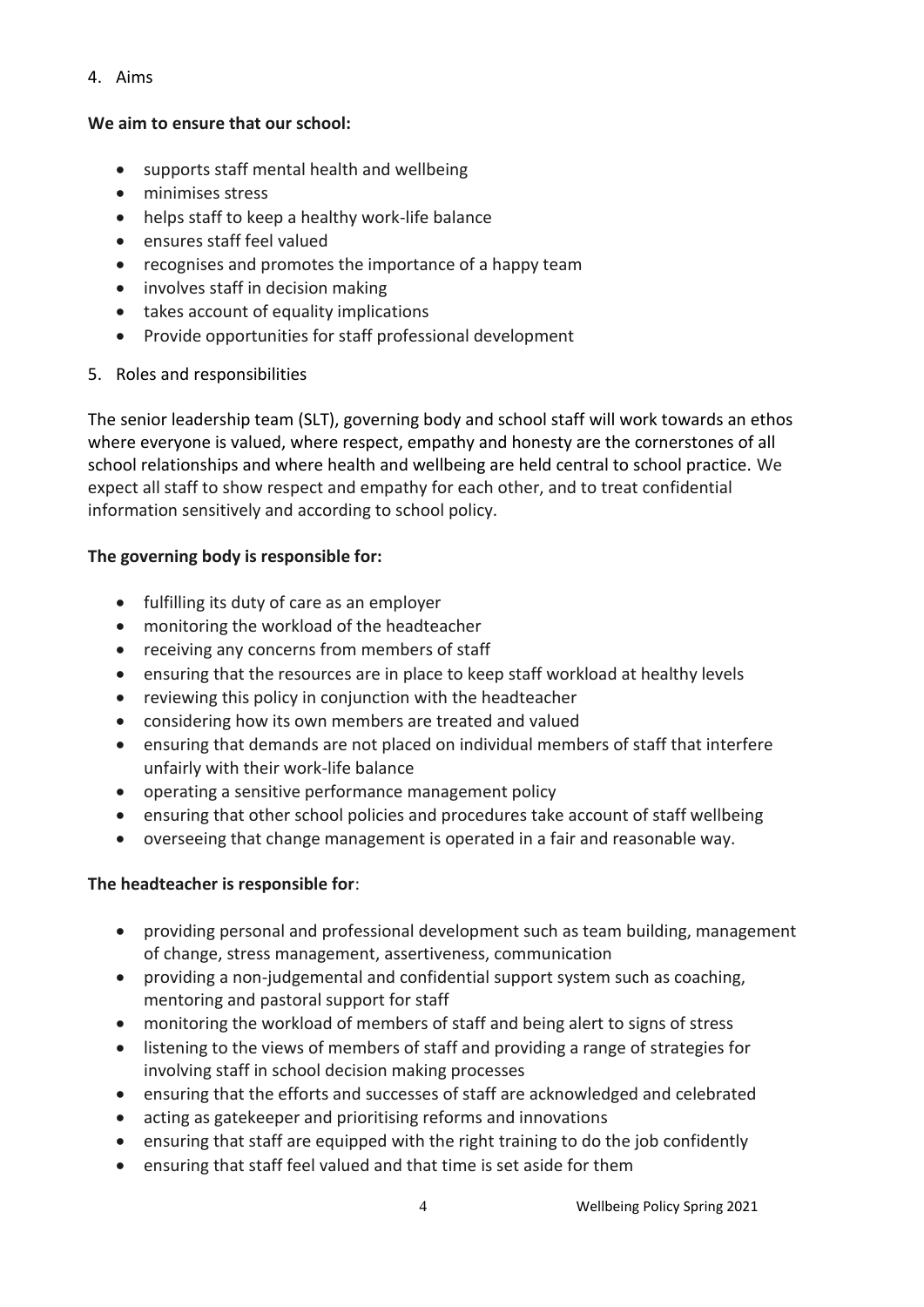- providing meeting guidelines that are agreed upon and followed
- planning the year's timetable considerately bearing in mind staff commitments
- providing a set budget for staff facilities, environment and welfare
- including in professional development meetings opportunity for staff to discuss their aspirations and career intentions
- making special arrangements, where possible, to enable staff to combine the demands of family life and work life
- recognising that staff may have experiences in their personal lives that may make them vulnerable to pressures at work, and which may have a temporary influence on their work performance e.g. health issues, bereavement or loss, or personal circumstances
- ensuring accessibility and the accessibility of SLT to members of staff
- ensuring that there are effective methods of communication
- ensuring support services are made available or signposted on behalf of members of staff where additional specialist support is needed
- maintaining contact with staff during long absences
- ensuring that a mentor system operates within the school and especially for each new members of staff and that the staff induction process is put into place
- conducting risk assessments for work-related stress
- relevant time protected for staff such as PPA, staff meeting time for reports etc.

The headteacher implements these responsibilities with the support of appropriate staff such as the deputy headteacher, senior leaders and pastoral staff and who all strive to be positive role models through their own practice.

# **Members of staff are responsible for:**

- treating one another with empathy, respect and kindness
- Being mindful, taking care of their own health and safety at work and communicating with key staff where they need support
- Knowing the channels of communication available
- being committed to the ethos of staff wellbeing and keeping in mind the workload and wellbeing of colleagues
- valuing all members of staff in the school and acknowledging the important role that everyone takes
- contributing to the ethos and social aspects of school life where possible to build morale and effective team spirit
- developing and respecting shared areas where possible so that there is space to relax as well as appropriate work spaces.

# **Examples of good practice may include:**

- providing lunch and refreshments in INSET training
- carrying out team-building exercises as part of staff CPD
- providing yoga and/or fitness activities (subsidised or free where possible)
- giving staff the option to plan their own social activities
- holding designated health and wellbeing weeks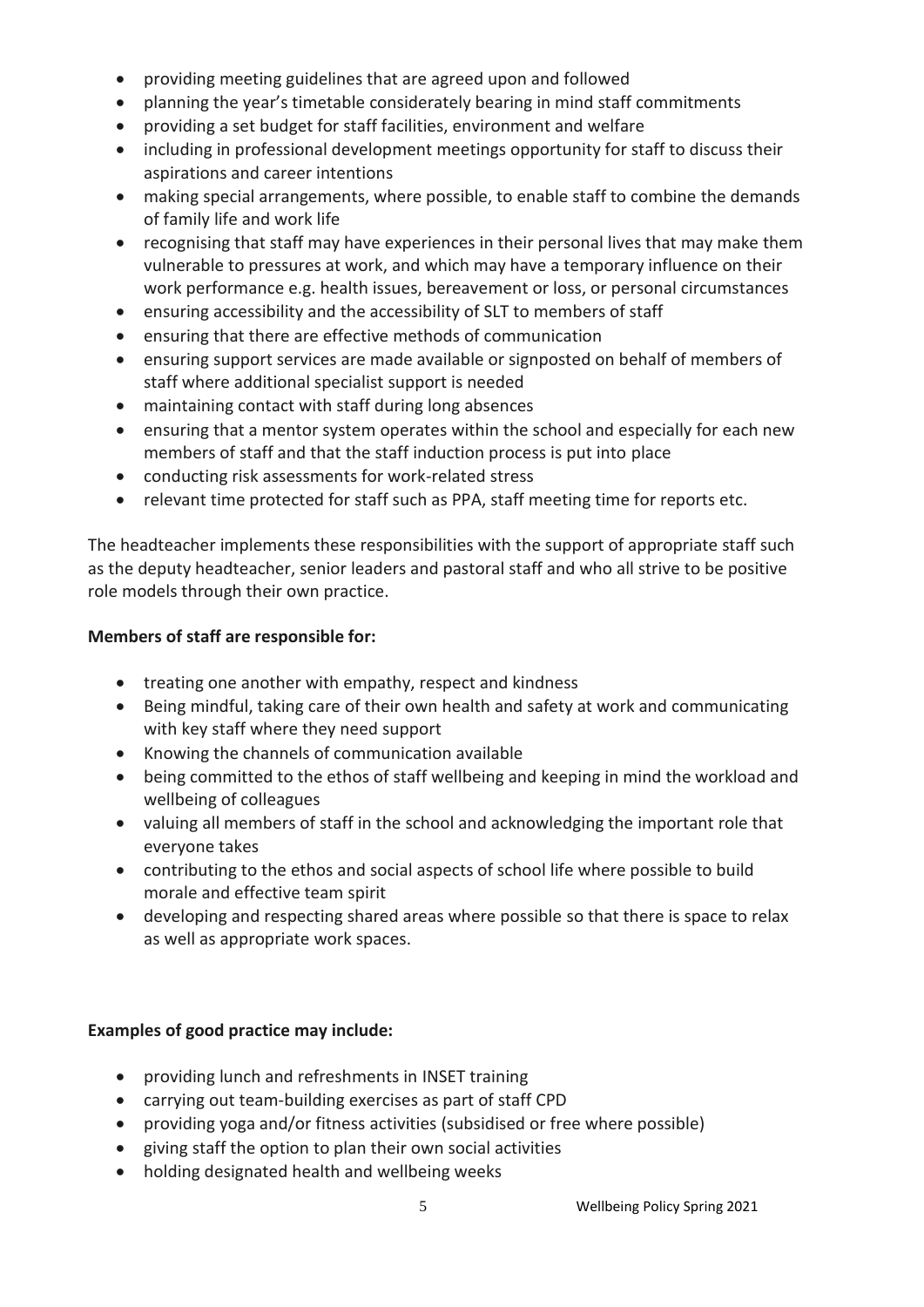- celebrating staff achievements (e.g. shine)
- providing pastoral services drop-ins and confidential sessions
- creative spaces for staff to be able to meet, relax and work quietly
- providing external development opportunities like life coaching and P2B staff sessions
- providing creative opportunities for building morale and promoting wellbeing (e.g. secret angels, shared lunches)

# **6. Support in specific circumstances**

The school will provide support and discuss options as appropriate to specific circumstances. In some cases, it may be necessary to seek external services but the school will continue to support even when external services are involved.

Staff are encouraged to arrange medical appointments outside of school hours. Where this is not possible, support will be given on an individual basis.

Where possible, staff are supported with their work-life balance and wellbeing outside the school**. This could be through providing staff with paid leave for special events and celebrations, or time off to deal with specific family circumstances or crisis. Each member of staff is also entitled to one paid wellbeing day and two unpaid wellbeing days a year (see appendix 1).** 

# 7. Related policies

This policy should be read in conjunction with policies for:

- *equal objectives statements*
- *teacher appraisal*
- *Safeguarding and complaints*
- *Inclusion policy*

# **Appendix 1**

# **Well-Being Days**

# **Rationale**

At Allfarthing, we are leaders in professional work-life balance and well-being, while continuing to ensure our children maximise their potential. We believe that for our children to flourish, our adults must also. It is well documented that teacher recruitment and retention is of national concern and staff burnout is on the rise. In addition to this, school budgets are being squeezed by increasing pressures from employer contributions and increasing operating costs. This approach is supportive in managing all aspects of these challenges: recruiting excellent staff and keeping them, providing a healthy work-life balance in a high-stress job, reducing operational costs through creative and supportive staff savings. This addendum is designed to accompany the School Teacher Pay & Conditions document, and

relevant pay & conditions legislation for all school staff at Allfarthing Primary School. This includes: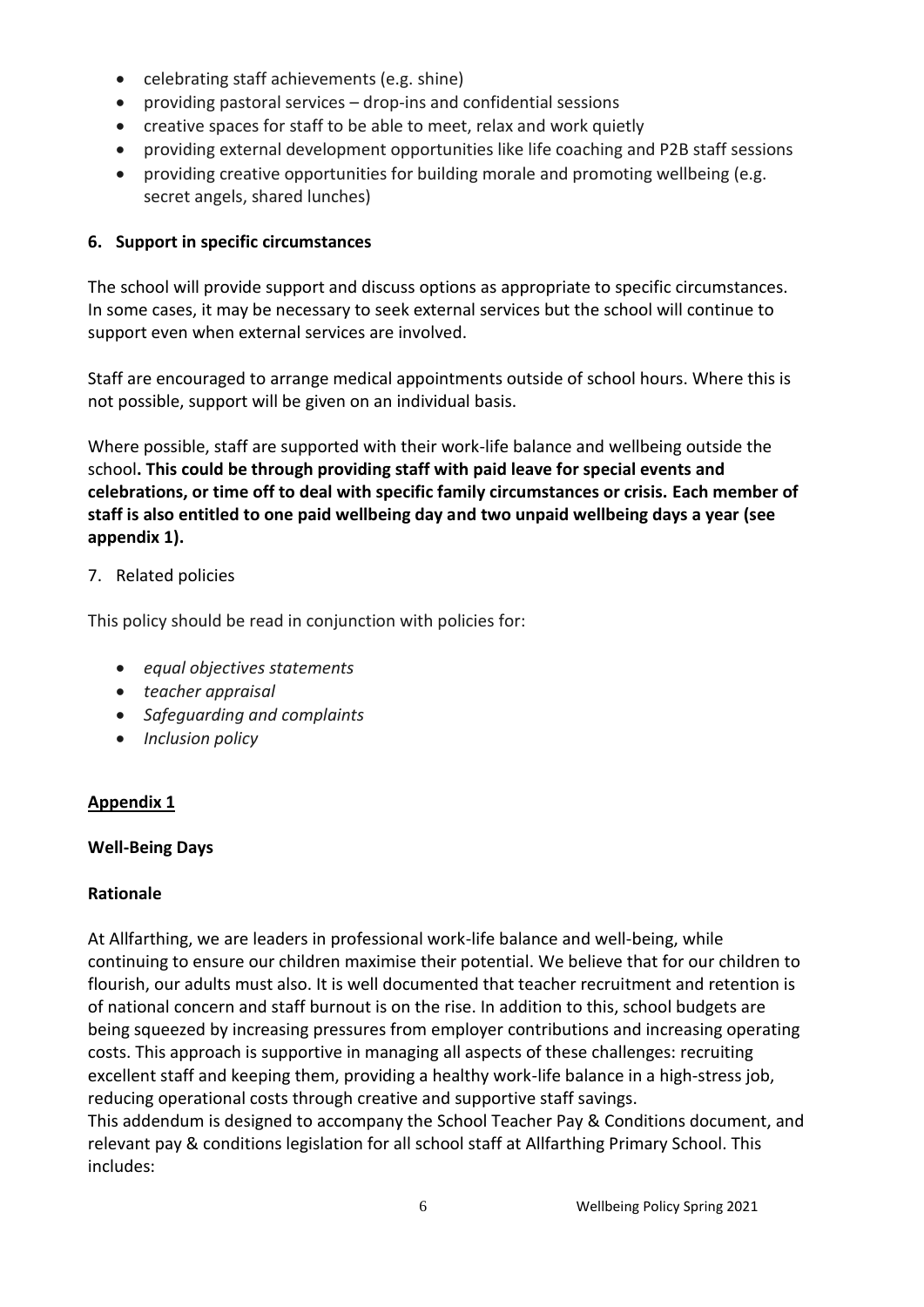- 1 Teaching Staff (contract)
- 2 Teaching Assistants (contract)
- 3 Office/Admin Staff
- 4 Site Staff
- 5 Senior Management (HT, DHT, AHT)

# **Well Being Days**

1.1 All Staff will be granted one (1) paid well-being day during the academic year, which can be taken at any time except those listed in Table 1 (use of generated income from Open Events & Advisory)

1.2 All Staff will be granted two (2) unpaid well-being days during the academic year which can be taken at any time, with a minimum duration of 1 day and a maximum of 2 successively, except during those times listed in Table 1.

1.3. Well-being days should not be seen as connected to other leave requests, they can still take place outside of well-being days. A request of leave form should be filled in.

# **Allocation**

2.1 Well-being days must not disrupt the effective leadership or management of the school nor the outstanding teaching and learning. This is always at the discretion of the Headteacher and the needs of the school. Therefore:

2.1.1 - There must always be 1 teacher from the year group at school and no more than 2 teachers from any phase on well-being days at the same time;

2.1.2 - There must always be 1 class-based TA (EYFS/KS1) of the year group present.

2.1.3 - There must always be 2 experienced Office/Admin staff in school;

2.1.4 - Where there is a class-based TA and teacher, they shall not be permitted to take wellbeing days on the same date

2.1.5. It is the duty of the member of staff taking well-being days to cover their duties and ensure all the relevant parts of the planning are taken care of.

2.1.6. In the highly unlikely situation where too many a. teachers or b. support staff request the same day, it will be at the headteacher's discretion as how many staff across the school can be absent.

2.2 Well Being days will be allocated based on the following and are directed by the discretion of the Headteacher, taking into account the needs of the school, leadership & management, alongside outstanding teaching & learning:

1 - Your Role (teacher, TA, office, site) & which (if any) team you belong to (please refer to section 2.1)

- 2 Length of service
- 3 First come first served